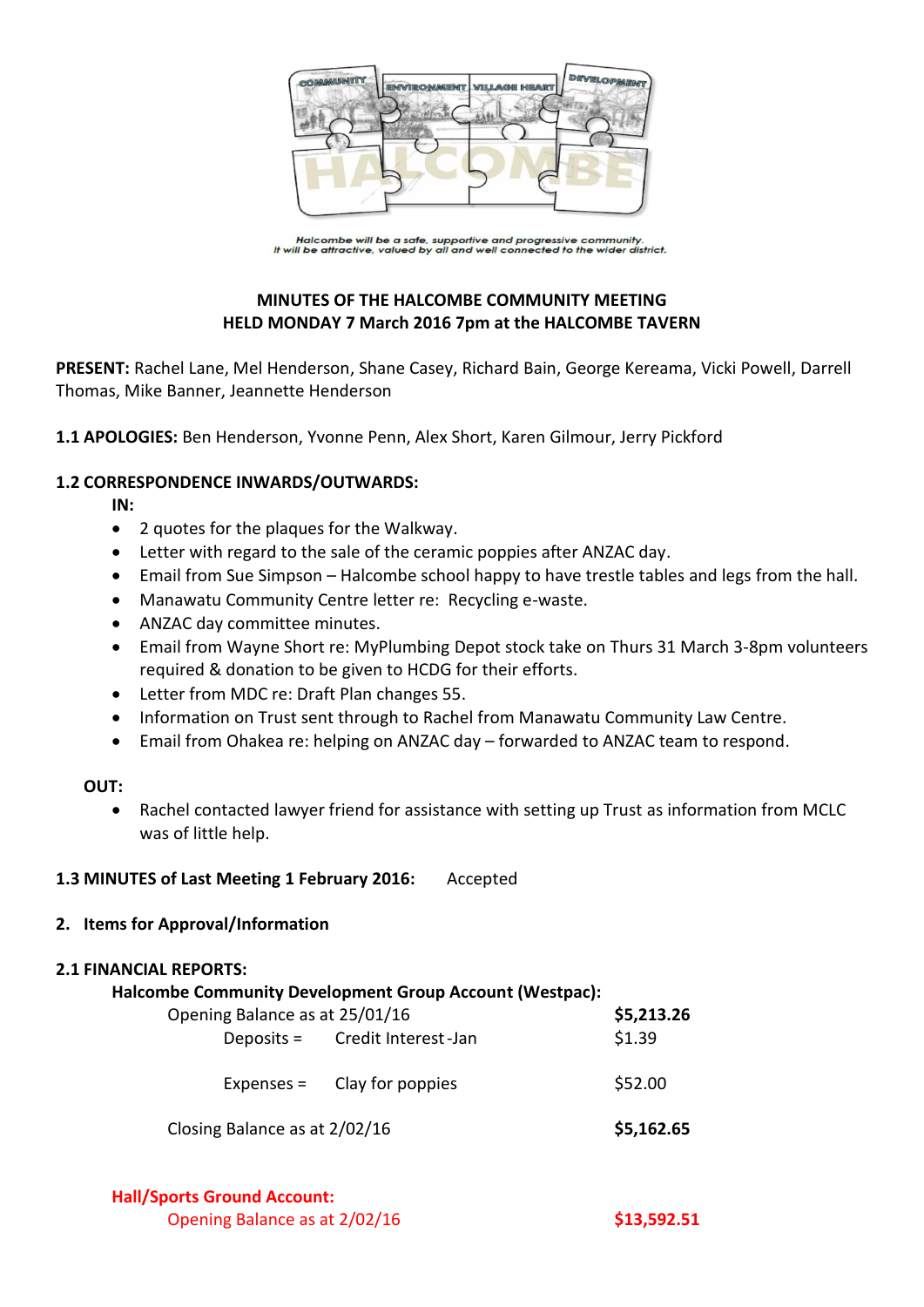| Closing Balance as at 1/03/16 | \$13,592.51 |
|-------------------------------|-------------|
| $Expenses =$                  |             |
| Deposits $=$                  |             |

#### **MDC Fund:** 2015 – 2016 funding has been re-allocated as follows:

| <b>Details</b>          | Amount | Spend to date | <b>Balance</b> |
|-------------------------|--------|---------------|----------------|
| Walkway Opening 2016    | \$500  |               |                |
| ANZAC Day 2016          | \$800  |               |                |
| Event Signage           | \$600  |               |                |
| <b>Walkway Spraying</b> | \$800  |               |                |

### **2.2 COUNCIL REPORT: Cr Shane Casey**

- Diane McKiver report to council has now been published can be read on the MDC website.
- Public consultation on Annual Plan will be held Wed 20<sup>th</sup> April between 7-8pm. Feedback from HCDG most welcome on the night.
- District Plan Changes to 52, 55 & 60 are open for submissions.
- Halcombe Projects (both HCDG & MDC) on spreadsheet need to go through and update.
- Mobile Blackspot work is due to start on this. Halcombe is included as a mobile blackspot.
- **•** Recreational Services is now live for spraying, mowing etc

### **3. Other Business**



## **3.1 Community**

### **Calendar for 2016:**

- Walkway Opening/Family Fun Day 9<sup>th</sup> April 2016
- ANZAC Day  $-25$ <sup>th</sup> April 2016.
- Midyear Fundraiser June 2016
- Christmas Carols Dec 2016
- Waitangi Day Feb 2017

### 1. **Walkway Opening & Family Fun Day: Saturday 9th April 2016** – **Richie & Mel**

- o Walkway completion (**Richie**)
	- Sleepers down, straw delivered and needs spreading, spraying done.
	- **Paul Hughes to put down the race fines/pathway top on walkway & Monteith St** carpark.
	- Clean up the mounds and dirt/scruffy area along the path between Levin Street and the Domain.
	- Station sign to be repainted (Richard to speak to Vital Signs).
	- Rocks to be placed in position.
	- Rachel to follow up with Rachel Carr re: vehicle bollards.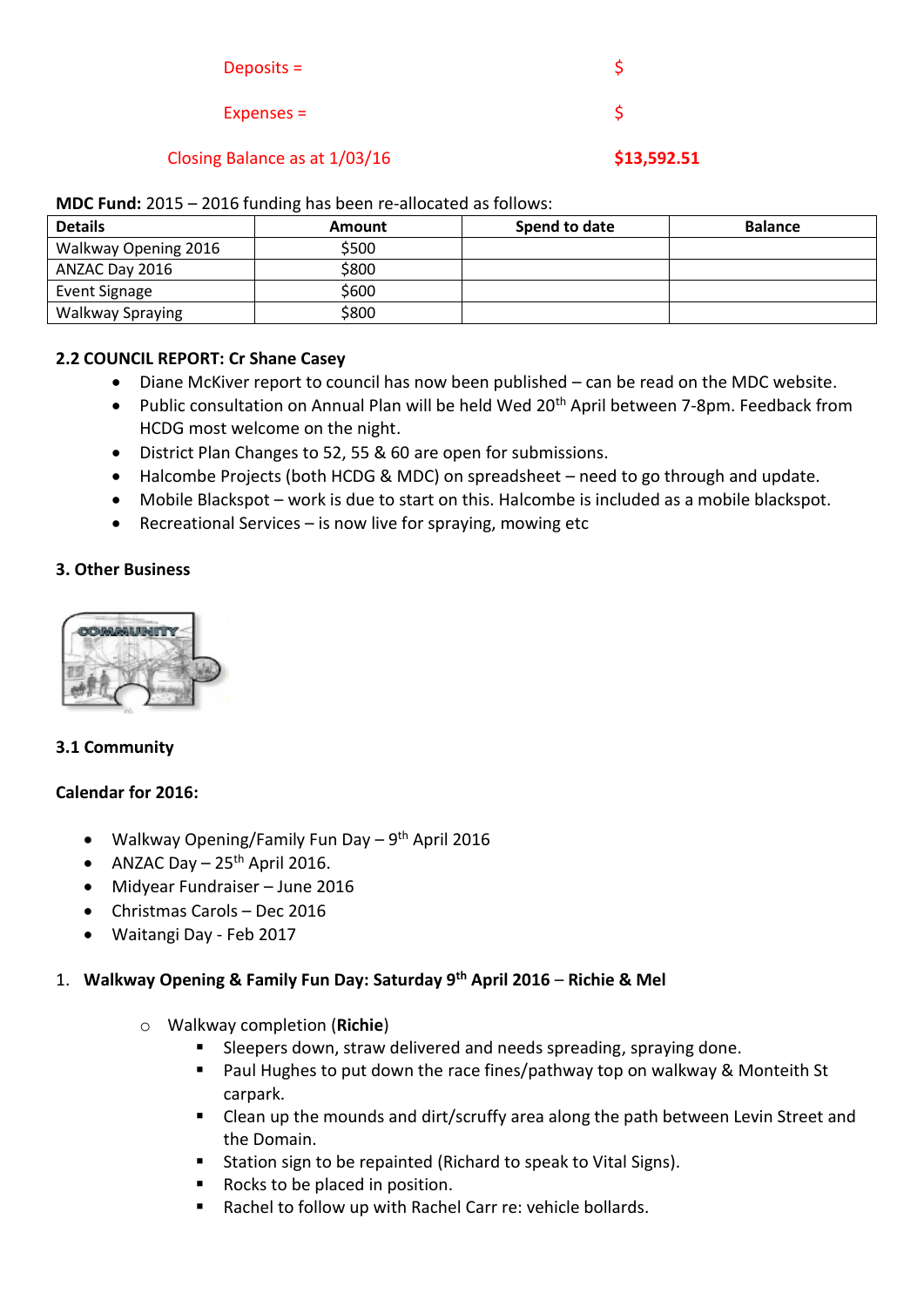- Richie to pick up repaired 'Halcombe' event sign and erect again ready for Walkway opening advert.
- o Working Bees required:
	- Weeding, straw spreading, painting (back of rugby grandstand), plaque posts in (incl. concreting). Plaques to be attached later.
	- Monday evenings  $14^{th}$ , 21st & 28<sup>th</sup> March at 7pm
	- Saturday  $2^{nd}$  April 9am
- o Family fun day (**Mel**)
	- **Timetable of the day:** 
		- 9.00 Set up
		- 11.00 Start
		- 11.30 Official opening walk down walkway
		- 12.00 Shared lunch
		- 1.00 Games
		- 3.00 End tidy up
	- Rain off day Sunday  $10^{th}$  April
	- Party Hire for Bouncy Castle for under 5s, Obstacle Course, Golf game and Carnival games (all blow up) \$720.00
	- Fire Brigade happy to help out where needed on the day. Man-power will be needed to run the games. Decision made to have a small charge for the games (bouncy castle will be free). Helps subsidise the cost.
	- Playcentre to run Face Painting (this could be a fundraiser for them).
	- **Lolly scramble and other games**
	- Shared lunch advertise to bring and salad or sweet.
	- **Sausage sizzle with bread will be provided.**
	- Gazebos required (contact Property Brokers for large tent)
	- Budget of \$1,100 approved
- o Official side of things (**Rachel**)
	- Plaques cost allocated \$1,500 (37 x trees & 83 x metres), however one quote has come back at  $1/3^{rd}$  of that. Will double check the material used (plastic width) and then report back.
	- Wording for tree plaques is to be 'This tree is donated by ...' and placed by the tree (i.e. off the walkway).
	- Sign at each end of Walkway 'Welcome to Halcombe Community Walkway …'
	- Invitations to be sent to the Mayor and Councillors, Ian McKelvie, VIP's & Feilding Herald

## **2. Anzac Day** – **Richard**

Road closure applied for March from Rugby club at 10.30 Band invited Budget \$800 Downes to be contacted re plug-in street lights (Rachel to follow up) Richie to speak to Grant Display in Hall Tea & Coffee to be served – need volunteers to assist George suggested speaker – authority on the Somme from Massey Uni

## **3. Halcombe Herald – Rachel**

Ready to be published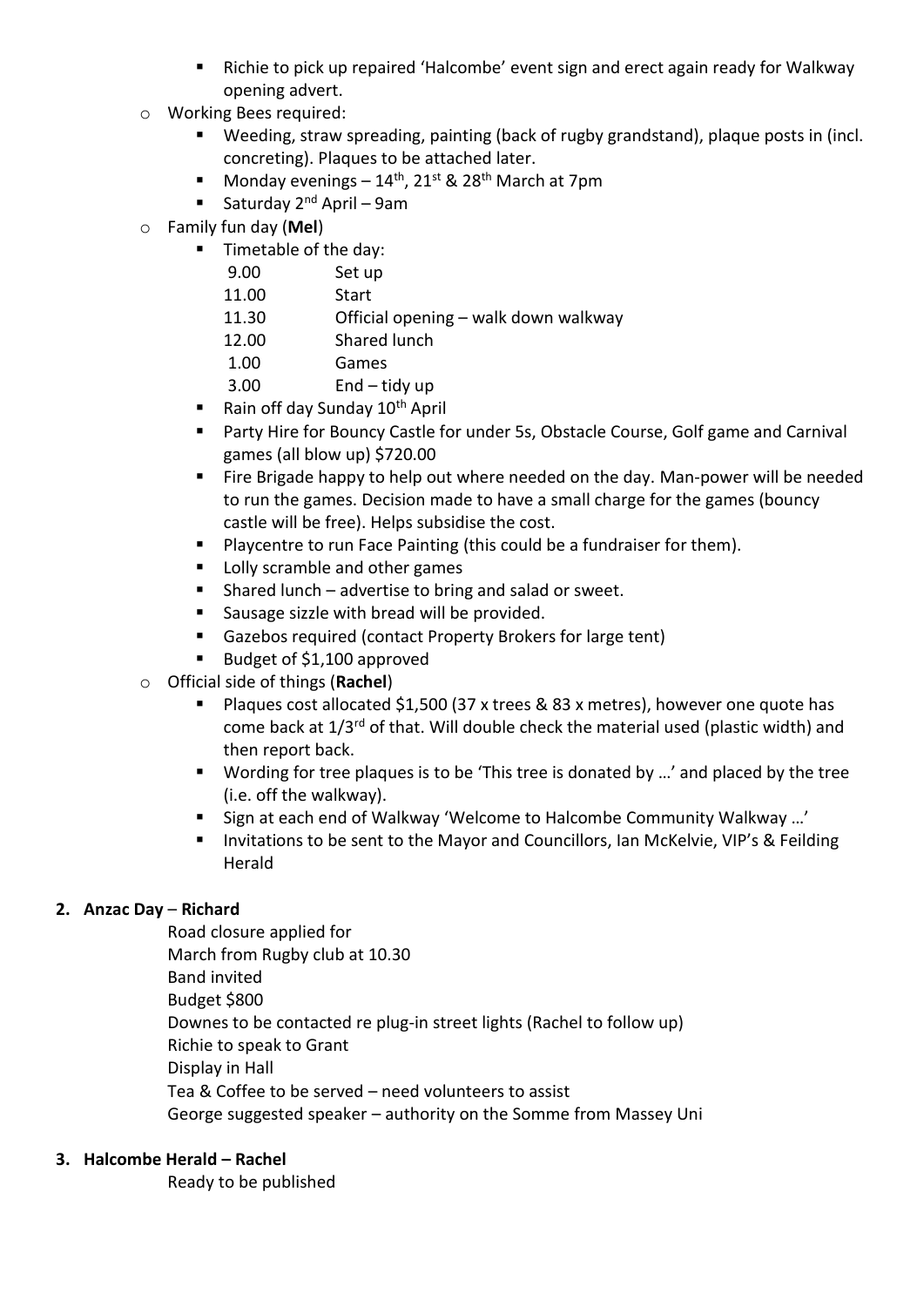## **4. Creative Communities Poppy Project - Jeannette**

These workshops have now finished as the group have made 210 ceramic poppies over the last 5 weeks.

We will be offering some of these for sale. \$15 for 2 or \$6 each.

Thank you to Jeannette for running this workshop.

| <b>Action Summary</b>                                             | Person responsible     | <b>Minutes</b>    |
|-------------------------------------------------------------------|------------------------|-------------------|
|                                                                   |                        | date              |
| <b>COMMUNITY</b>                                                  |                        |                   |
| Halcombe community Civil Defence strategy: still                  | Sue                    | Feb 2014          |
| progressing                                                       |                        |                   |
| <b>Soldier History: WWII</b>                                      | Richard + Jeannette    | May 2014          |
| Picture from Vicki: We need to decide where to put this.          | Mel / All              | <b>July 2014</b>  |
| <b>Community Calendar:</b> Dates need to be loaded into it $+$ it | All to feed-in dates + | Aug 2014          |
| published on the website.                                         | Rachel to load         |                   |
| Website: Halcombe ID and MDC phone number to be                   | Rachel                 | March 2014        |
| added                                                             |                        |                   |
| Lighting: Downs Lighting quote needed for powerplug for           | Rachel                 | <b>March 2016</b> |
| lights (Christmas and ANZAC)                                      |                        |                   |



### **3.2 Environment**

### **Walkway**

- See Grand Opening arrangements above
- A big thank you to Miss Simpson and the Year 7 & 8 class who painted the back of the Rugby grandstand, helped pull out the dead weeds along the pathway and laying weedmat and stones on the garden below the retaining wall.
- **Next Working Bee** see above for details

#### **Drains**:

As per last month, this will be done once the walkway project has been completed.

### **Spraying**

• Paul Hughes happy to do spraying if HCDG provides spray. Accepted.

| <b>Action Summary</b>                                        | Person responsible     | <b>Minutes</b><br>date |
|--------------------------------------------------------------|------------------------|------------------------|
| <b>ENVIRONMENT</b>                                           |                        |                        |
| Thank you plaque: Rachel to organise a plaque for RAL to     | Rachel                 | Sept 2014              |
| go on their "sponsorship wall".                              |                        |                        |
| Rocks to be moved                                            | Richard / Paul Hughes  | Oct 2015               |
| Finishing touches to edging (especially around Levin Street) | Jeff, Kane + Muzz??    |                        |
| Top for pathway + Monteith Street. Rangitikei Aggregates     | Paul, Richard and John |                        |
| supplying race fines. HCDG/MDC to pay for cartage.           | Morrisey               |                        |
| Prep area by Levin Street for regressing.                    | Richard / Paul Hughes  |                        |
| Remove last few BMX mounds.                                  | Richard / Paul Hughes  |                        |
| Vehicle Bollards                                             | Rachel                 |                        |
| Sponsorship Plaques                                          | Rachel                 |                        |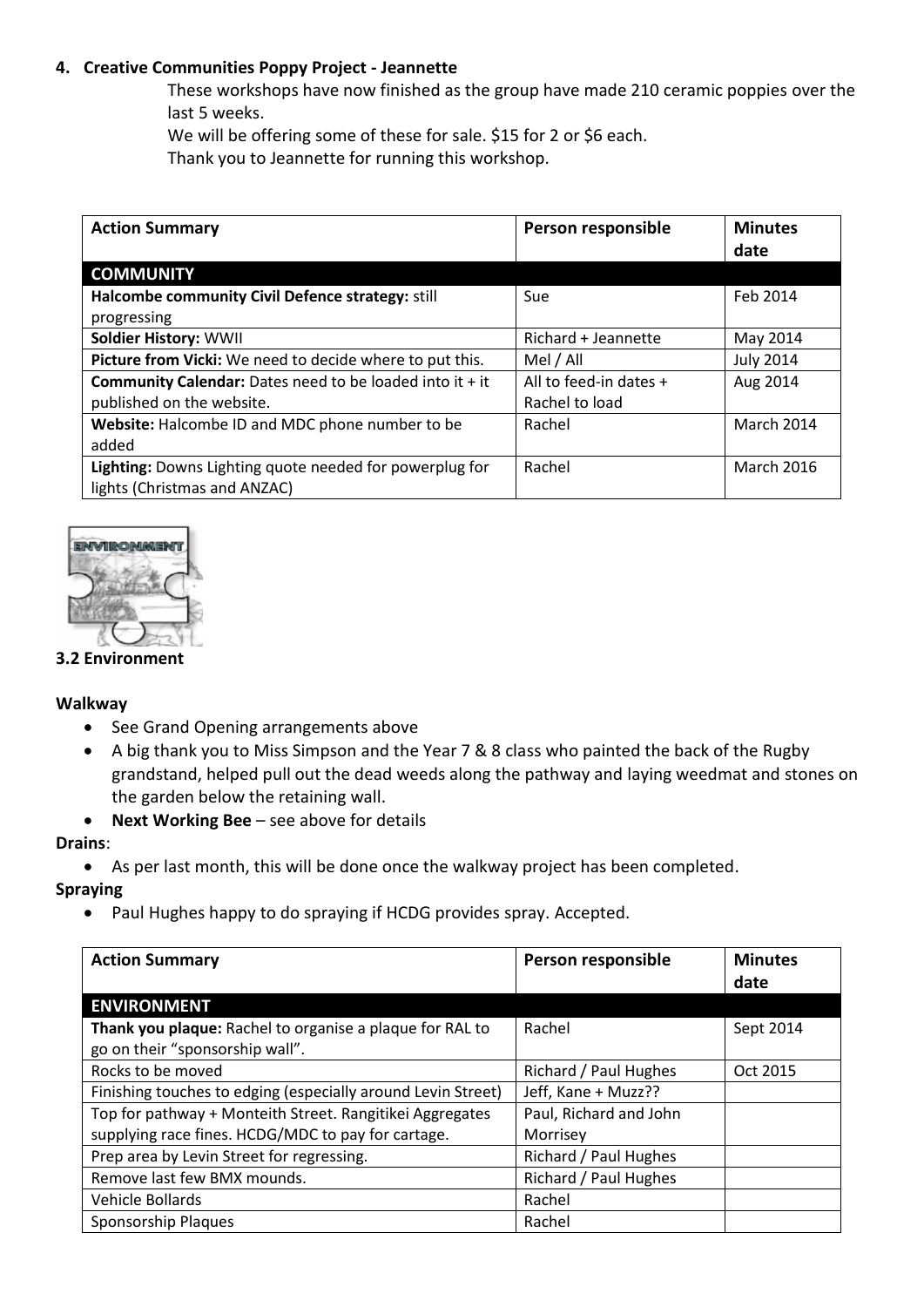

# **3.3 Village Heart**

Tennis court shelter needs fixing up and painting – we now have funds to have the fence fixed.

# **Hall and Sports ground**

- Darrell has bought the 30 lambs from the Hall & Sports ground.
- Mel to issue Darrell with invoice (Rachel has a template).
- Neighbour has repaired the fence.
- Agreed that Darrell ask Rangitikei Aggregates for some metal to be put in the yards.
- Need a contingency plan for water for the ewes dam holding up at the moment. Richie & Rachel have 1000 litre water tanks and Rachel has a temp trough which can be used.
- Wasps in hall window sill need sorting Darrell to try to eradicate them, if not we will call the pest control at the council.
- There is a wedding booked for Easter weekend in the hall
- Need to spray around the hall to tidy up.

| <b>Action Summary</b>                                      | Person responsible        | <b>Minutes</b>   |
|------------------------------------------------------------|---------------------------|------------------|
|                                                            |                           | date             |
| <b>VILLAGE HEART</b>                                       |                           |                  |
| Signage for Toilets: Jeff to put this up.                  | Jeff Lane                 | Mar 2014         |
| Charitable entity: Establish what we need.                 | Shane Casey/Rachel        | Feb 2015         |
| <b>HALL/SPORTS GROUND</b>                                  |                           |                  |
| Policy for accessing Hall/Sports Ground funds: Application | Rachel                    | Feb 2016         |
| form to be completed.                                      |                           |                  |
| Carpet for supper room area: Quote required for this.      | Mel                       | <b>July 2014</b> |
| New Vinyl for Toilets: Quote required                      | Mel                       | Aug 2014         |
| Hall furniture: Replace with lighter tables and chairs     | Mel/Karen/Rachel/Jeanette | Aug 2014         |
| Painting of Kitchen/Bar/Supper Room: 2 quotes required     | Rachel/Mel                | Aug 2014         |
| Gary Dyer and another.                                     |                           |                  |
| Hall curtain: Needs to be gotten off Wayne and altered.    | Rachel / Mel              | April 2015       |
| Playground water pooling: Richard to look at it.           | <b>Richard Bain</b>       | April 2015       |
| Loading ramp to be built                                   | Working bee               | Dec 2015         |
| Time line for cemetery land $-$ is there an expected date  | <b>Brent Limmer</b>       | Dec 2015         |
| when we will lose use of it/some of it?                    |                           |                  |



**3.4 Development**

## **Water Scheme**

- Just hanging in
- Amnesty on restrictors people to contact Council if they have no restrictor or if they have a problem with their current one.